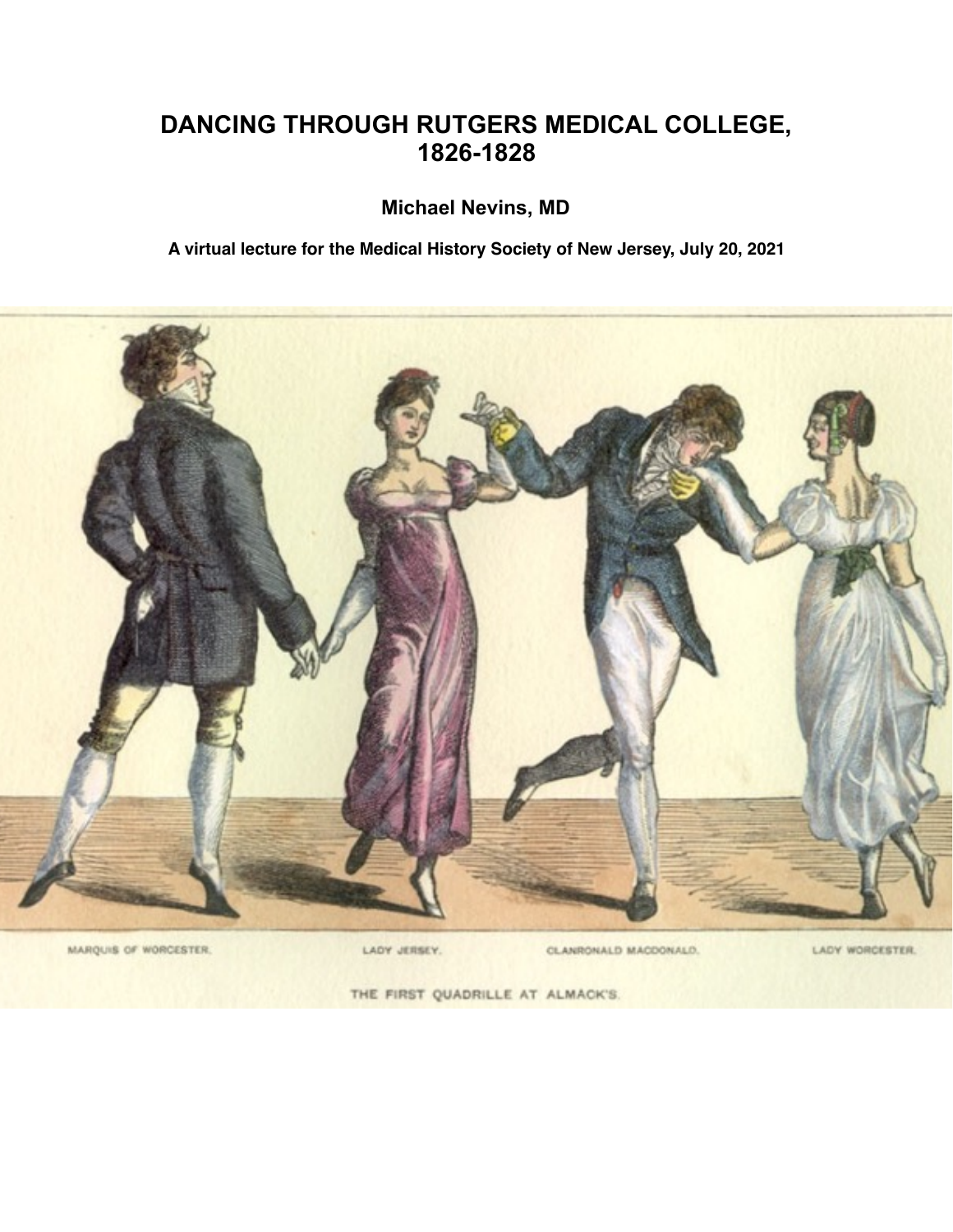## **PREFACE**

**In 1826 Dr. Elijah Rosencrantz of HoHoKus, NJ wrote a letter to his son John, an entering student at Rutgers Medical College in Lower Manhattan. It included this:** 

*You will not disappoint me I hope of keeping yourself and your desires of company and the pleasures of youth under restraint….Return my compliments to Dr. Hossack (sic), you will be very careful and respectful to all the professors [but] particularly Dr. Hossack.* 

**To his credit, Elijah seemed to realize that all work and no play might make John a dull boy, so he grudgingly agreed to pay for his son to take dancing classes:** 

*So long as its respectable and not too expensive. But this you must keep to yourself, let it not be known here.* 

**What was going on? Who were Elijah and John Rosencrantz? Who was Dr. Hossack (sic)? Was Rutgers Medical College once located in Manhattan? And why should taking dancing classes be kept a secret? Let me explain.** 

**——————————————————————————————————————** 

In 2002 I was doing research in the archives of the Hermitage museum in HoHoKus, NJ in preparation for an exhibition I'd soon be curating there about Bergen County's medical history. In the course of my work, I discovered a trove of letters written in 1826 by Dr. Elijah Rosencrantz to his eldest son John who was an entering medical student at Rutgers Medical College in New York City. They were full of paternal advice, including the lines that I've just quoted, and although the archive didn't possess John's side of the correspondence, I decided to pursue the matter as best I could and, hopefully, from a student's perspective.

It should be no surprise that from time immemorial medical students had more than academics on their minds and John Rosencrantz was no exception. Nor were roughly 400 other young men who attended Rutgers Medical College during its four year life span in Manhattan between 1826 and 1830. Many of the students there came from rural backgrounds and were exposed to temptations in Olde New York that they'd never experienced back home, and today we'll consider a few of the experiences of two of them: the aforementioned John Rosencrantz (1809-1885) and also Asa Fitch (1803-1879) from upstate Salem, New York.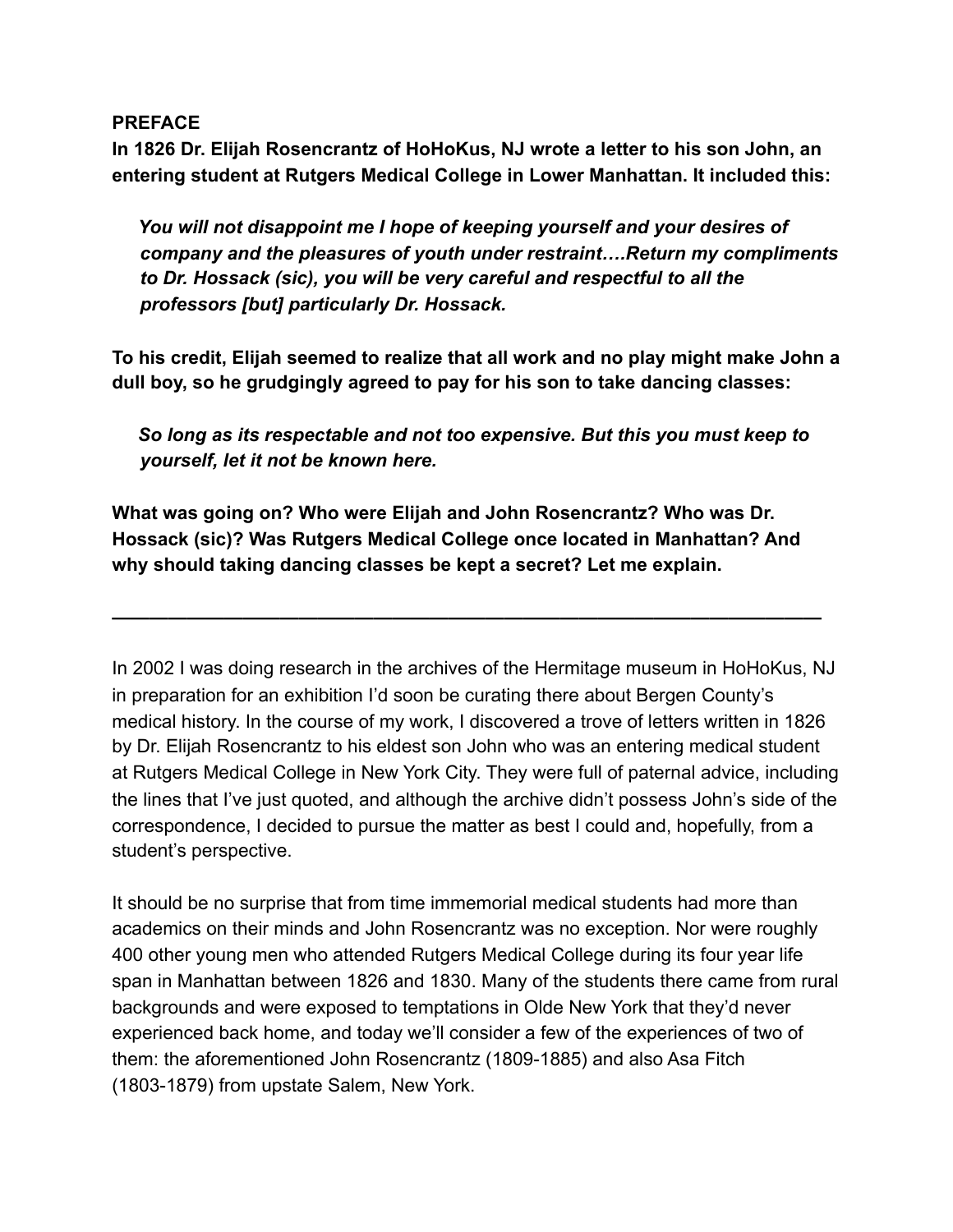John Rosencrantz's father Elijah, who preferred spelling his surname as RoseGrant, was a fourth generation American who was born in Sussex County in 1766. He was one of 14 children of a wealthy landowner who'd been a colonel in George Washington's army and Elijah was the first in the family to go to college, graduating from Queens College (later Rutgers) in 1791. Then he studied theology for sixteen months and was granted a license to preach, but his first sermon was so uninspiring that he began to have second thoughts about a career as an itinerant preacher. Also, as he wrote in a letter to a friend, he was disturbed by "the low state of religion and the neglect paid to ministers in general [so] I prosecuted the study of physik with diligence."

After a two year apprenticeship, Elijah was granted a medical license in 1799 and opened a practice in Paramus, and eight years later he bought fifty-five acres of The Hermitage estate in nearby HoHoKus. For four days in 1778, The Hermitage had served as General Washington's headquarters and his staff included the likes of James Madison, the Marquis de Lafayette, Benedict Arnold and two dashing and competitive young colonels – Alexander Hamilton and Aaron Burr. But that's another story. In fact, it might make a good Broadway show!

When Elijah Rosencrantz''s oldest son John was fifteen, he was sent to pursue "liberal studies" at an academy in New York City but, because of financial pressure, there was a change of plans and the ailing father arranged for his son to continue in the family business of doctoring. Early letters from John to siblings and friends had described squirrel hunting, sleighing and new clothes which suggests that he was a typical teenager more than a serious scholar. But Elijah reconciled himself — so long as his high-spirited son applied himself and demonstrated what the old doctor called "the cardinal virtues of honesty, justice, temperance and prudence."

*I wish you my son to apply yourself to your studies, take necessary exercise and amusement but let them not intrude on your hours of study….The many inducements to take you from your studies by the practice and customs of the young people in this country give me some anxiety for fear you will give away too much…Exercise and some company is necessary to become acquainted with the world, but I shall still hope that you will not give yourself too much to the pleasures and diversions of customs of this place…. It is impossible to apply the mind to study when it is continually intoxicated with the idea of company and those bewitching frolics common to this country. You will not disappoint me I hope of keeping yourself and your desires of company and pleasures of youth under due restraint.*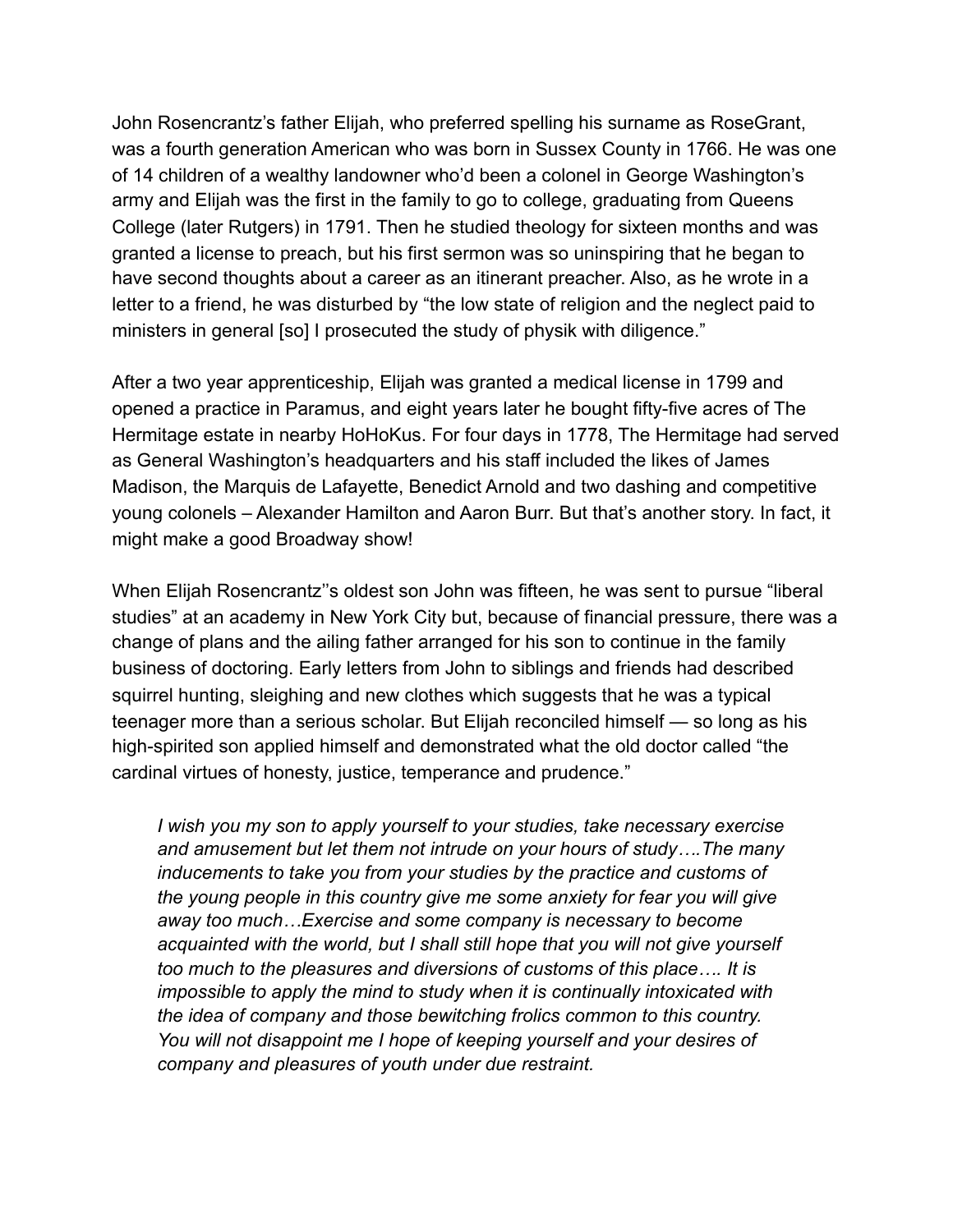*Your main object should be knowledge of your intended profession and secondly knowledge of the world which are both indispensably necessary to your becoming useful to yourself and society. ..The field before you is great. Great industry and perseverance is necessary to make your reputation in your profession. This I trust you are sensible of and will not disappoint me in.* 

It sounds like Polonius' advice to Hamlet doesn't it? John Rosencrantz attended two terms of classes at Rutgers (1826-7,1827-8) and I once calculated that the total cost of lectures, books, boarding, etc. would have amounted to about \$400, or nearly as much as his father made from his medical practice in a good year. But Elijah must have felt that the investment would be worth it, because, as he wrote to John, two slightly older local boys (Garret Banta and Cornelius Zabriskie) already were "making their fortunes" practicing nearby.

I can't say much about John's experiences in Olde New York because I couldn't locate any of his letters from that time, but I'll return to him in due time. However, before I discuss the extra-curricular life of another Rutgers medical student, let's pause to consider a little about the head of the school — "Dr. Hossack" — the man who Elijah especially wanted his son to be solicitous to, although he couldn't spell the doctor's name properly.

David Hosack (*not* Hossack) was born in New York City in 1769. His father had come from Scotland to fight in the French and Indian War under Lord Jeffrey Amherst and afterward decided to stay on. As a young man, David decided to become a doctor, apprenticed with a prominent New York surgeon (Richard Bayley) and then enrolled in Columbia College. In 1788 while studying anatomy at New York Hospital, he was involved in what was known as the "Doctor's Riot" when a mob, enraged by grave robbing and alleged abuse of cadavers by medical students, ran amuck for three days. Professors and students fled for their lives and the militia was called out. When their leader, Baron Von Steuben, was struck by a rock, he ordered his men to "Fire" and five of the rioters were killed and seven or eight severely wounded.

Young David Hosack also was struck on the head by a rock and had to be carried away — and otherwise unscathed, he prudently transferred to the less rowdy College of New Jersey in Princeton — for some reason that's unclear to me, he grumbled that Columbia was "too aristocratic." He received a bachelor's degree from Princeton in 1789 and went on to study medicine at the University of Pennsylvania where he boarded in the home of the famous Dr. Benjamin Rush.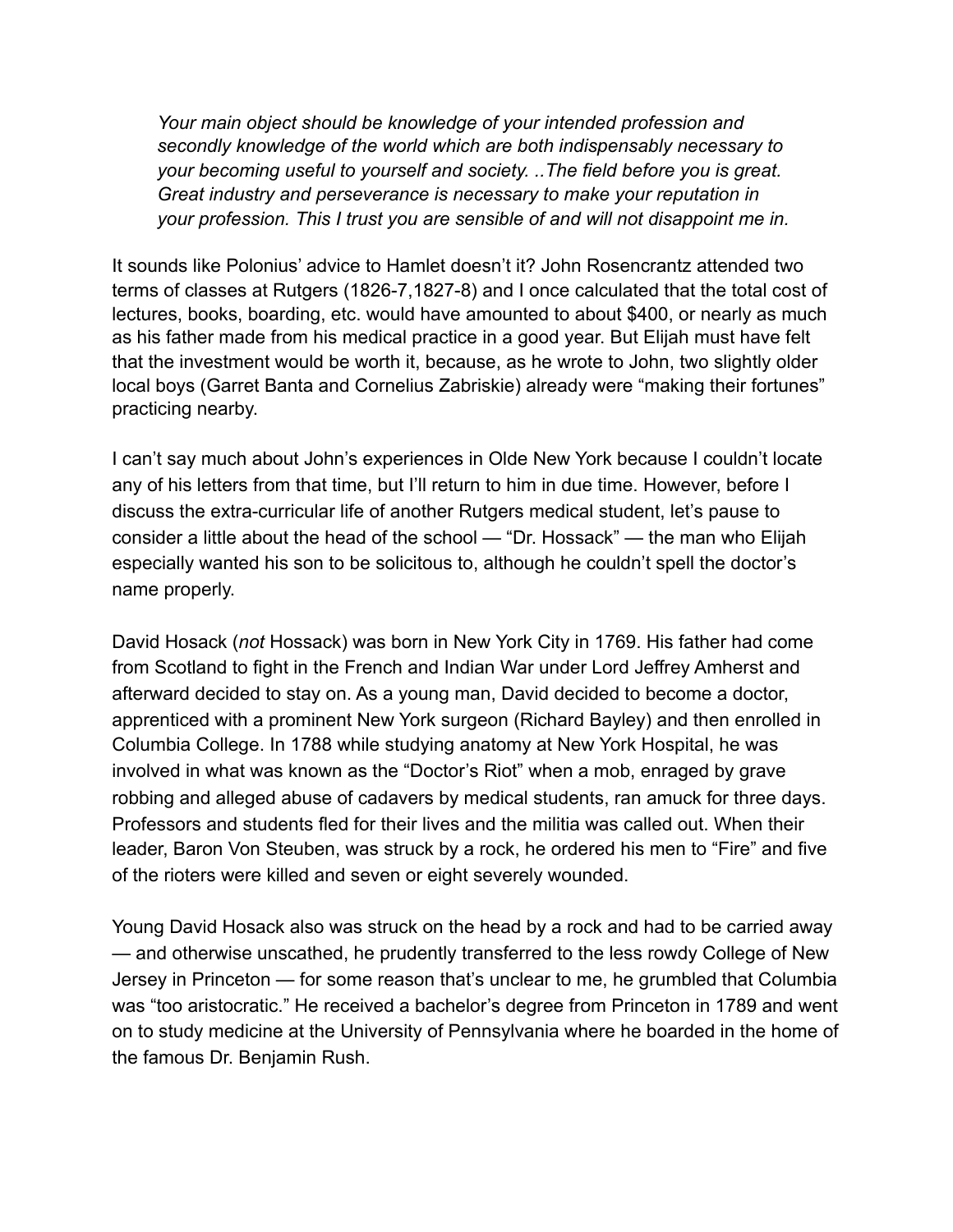

David Hosack

After graduation and marriage, David Hosack came to realize that the wealthier citizens, whom he coveted, favored doctors who'd studied in Europe. So leaving wife and infant son behind, he followed a familiar route to Edinburgh and London where he stayed for two years and had a grand time hobnobbing with influential people. He found that he was weak in botanical medicine and set out to rectify this so by the time he returned to New York City he probably knew more about medicinal herbs than anyone else and in 1795 he was appointed Professor of Botany at Columbia College.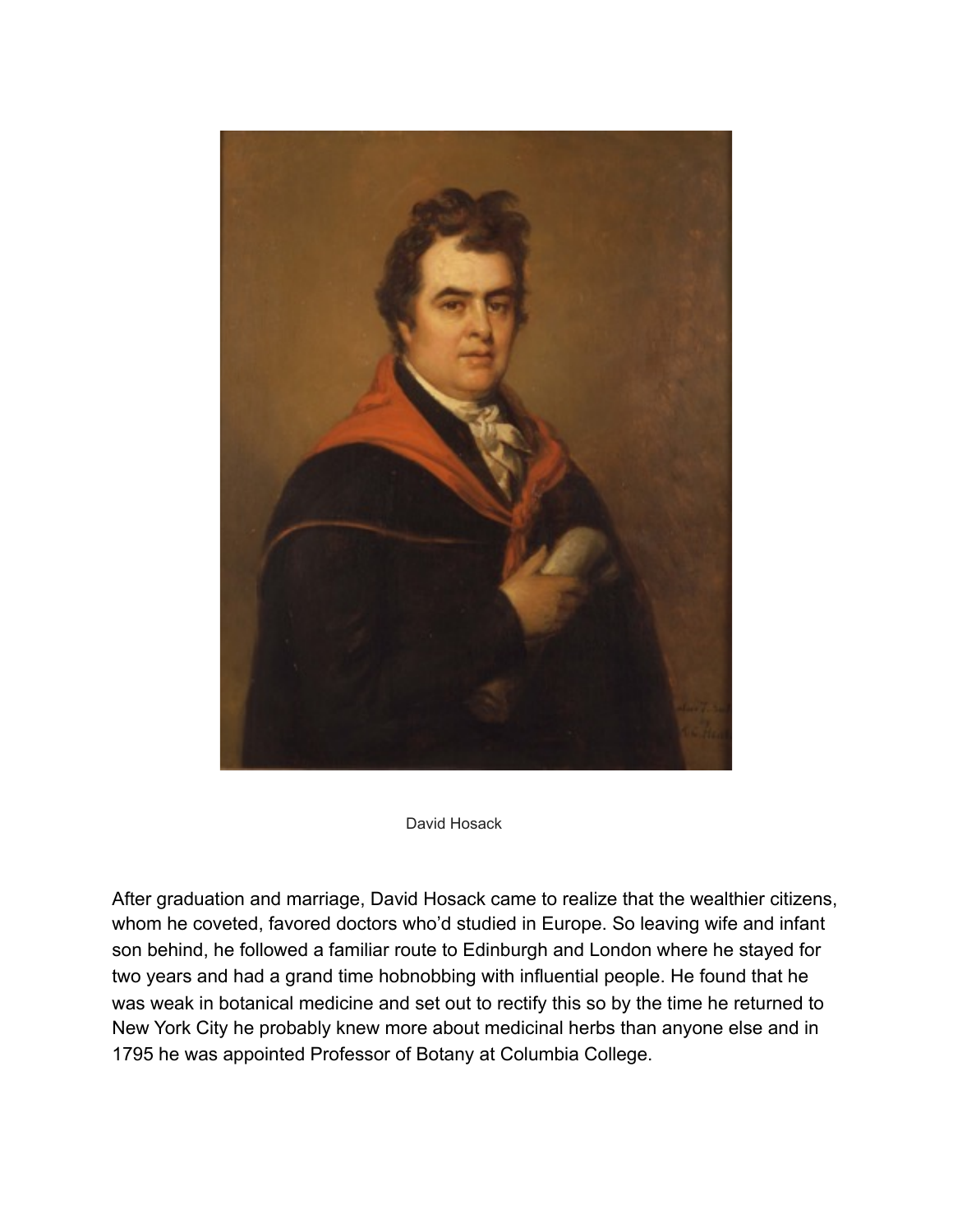Six years later, Hosack bought 20 wooded acres of so-called "common land" three and a half miles north of the city limit (between West 47th and 51st Street, Fifth and Sixth Avenues) and in that sylvan setting he built America's first botanical garden. He named it Elgin after his father's native city in Scotland, friends (including Thomas Jefferson) sent seeds from around the world and soon there were more than 3,000 varieties and rare trees. Elegantly dressed couples strolled around the manicured grounds and Hosack held an annual Strawberry Festival to emphasize that exotic fruit's medicinal properties. However, his medical students (P&S, not yet Rutgers) were reluctant to take the arduous trip north of the city limits just to study plants. They had other extracurricular things on their minds, as we'll soon see. (For more about Elgin Garden, read *American Eden* by Victoria Johnson.)

In the Broadway musical *Hamilton* an actor carrying a medical bag represents David Hosack, but is not identified by name — and when at the famous duel in 1804 when Alexander Hamilton was killed, Aaron Burr sings ( "The World Was Wide Enough") that Hamilton brought "a doctor that he knew," who turned around so he could have deniability. That fits the conventional narrative that Hosack was crouched in the bushes with his back turned so as not to be an eye witness to an illegal event.

Whether that was true or not, when shots rang out, Hosack rushed over, only to hear Hamilton gasp "It's a mortal wound, Doctor" — and he was correct. David Hosack helped carry Hamilton to the boat and administered smelling salts and pain killers as they rowed back across the Hudson. Hamilton died in agony the next day and Hosack performed the autopsy. Later he served as a pall bearer, and eventually sent a bill for \$50 for "medical services rendered during the final illness." Hosack also loaned Aaron Burr money for his escape on a ship to Europe where he lived for several years in selfimposed exile — but it's unclear whether the doctor ever was paid for his "services" to either Hamilton or Burr.

At the beginning of the 19th century American medical education was chaotic and political in-fighting in New York between Columbia College and P&S was especially fierce. Among the gang of rivals, David Hosack may have been the most entrepreneurial and aggressive; one historian (Byron Stookey) called him "the stormy petrel of American education." Power, profits, perks, personal grievances all were involved and, undaunted by various conflicts of interest, Hosack was on the faculty of both schools. At the same time, he was profitably teaching his own private students because in those days teachers were paid directly by their students — so the more students they had, the fuller their pocketbook. But that was the trouble!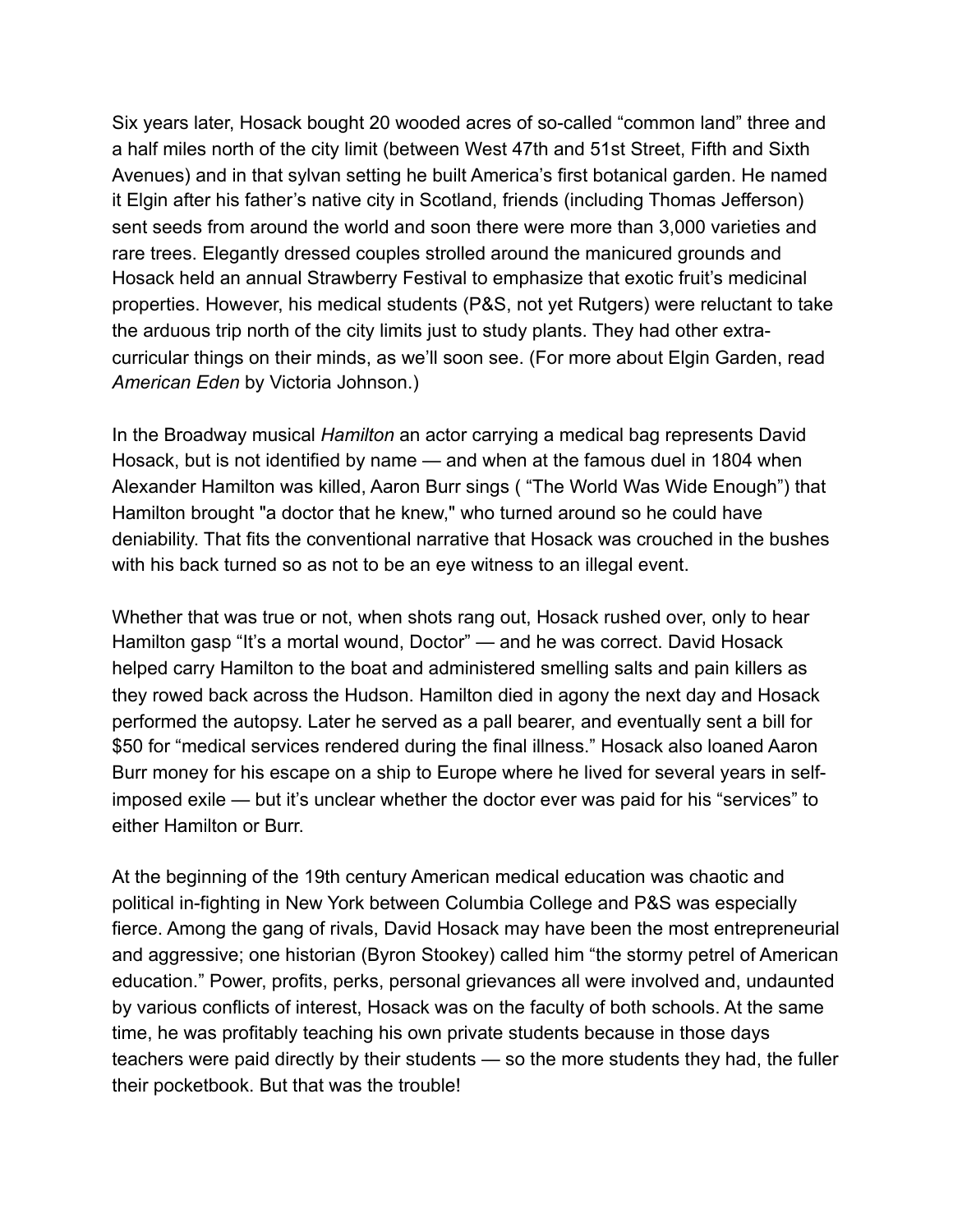At one time, Hosack held three separate professorships at P&S, but also wanted to be appointed professor of surgery which was especially popular among the students. Thwarted in this, he resigned in fury — his parting shot was, "I can spend my time more profitably than by teaching *unproductive* branches to the College of Physicians….I must not be neglected."

So in 1825 Hosack opened his own school in what's now the Tribeca section. He siphoned off the best of the faculty and attracted more than 150 students and, using their own money, the rebels purchased a building on Duane Street, near the old school and adjacent to the 400+ bed New York Hospital. However, the new school needed the backing of a diploma-granting institution and, after negotiations with Union College fell through, Hosack cast his eyes back across the river to the newly reopened Rutgers College. At first the Rutgers trustees were skeptical, but Hosack persuaded them that having a medical school not only would enhance their prestige, but they'd receive a \$3 matriculation fee and \$25 graduation fee from each student. That sweetened the deal and when the college agreed, critics of the merger grumbled that Queens (now Rutgers) had always been "a sickly institution" and was desperate to compete with their rivals in Princeton.

Dr. Hosack marketed his school aggressively so that when he gave an Introductory lecture to his students in 1826, he was pleased to note that there were 152 of them compared to 90 at what he dismissively called "the old school" (P&S.) I have a copy of Hosack's introductory speech given at Columbia the year before. It so thrilled the students that they wished to publish it and he graciously gave permission, so long as they paid for it — and they did. The Rutgers students came from fifteen states and four other countries, but of that large group, only 36 would receive degrees from Rutgers College the next spring. No matter -- their time sitting in the lecture hall could be credited toward medical licensure because in those days the usual requirement for state licensure included three years apprenticeship and two years of attending lectures but not necessarily a diploma.

David Hosack had powerful friends, but also plenty of enemies who accused him of being dishonest and self-serving and even sued him for libel. When a law passed in 1827 that precluded using degrees from out-of-state schools for medical licensure in New York State, the intrepid Dr. Hosack turned to Geneva College in the Finger Lakes District (later Hobart College) so that diplomas issued in 1830 read "on the recommendation of the Geneva Medical Faculty AND Rutgers College."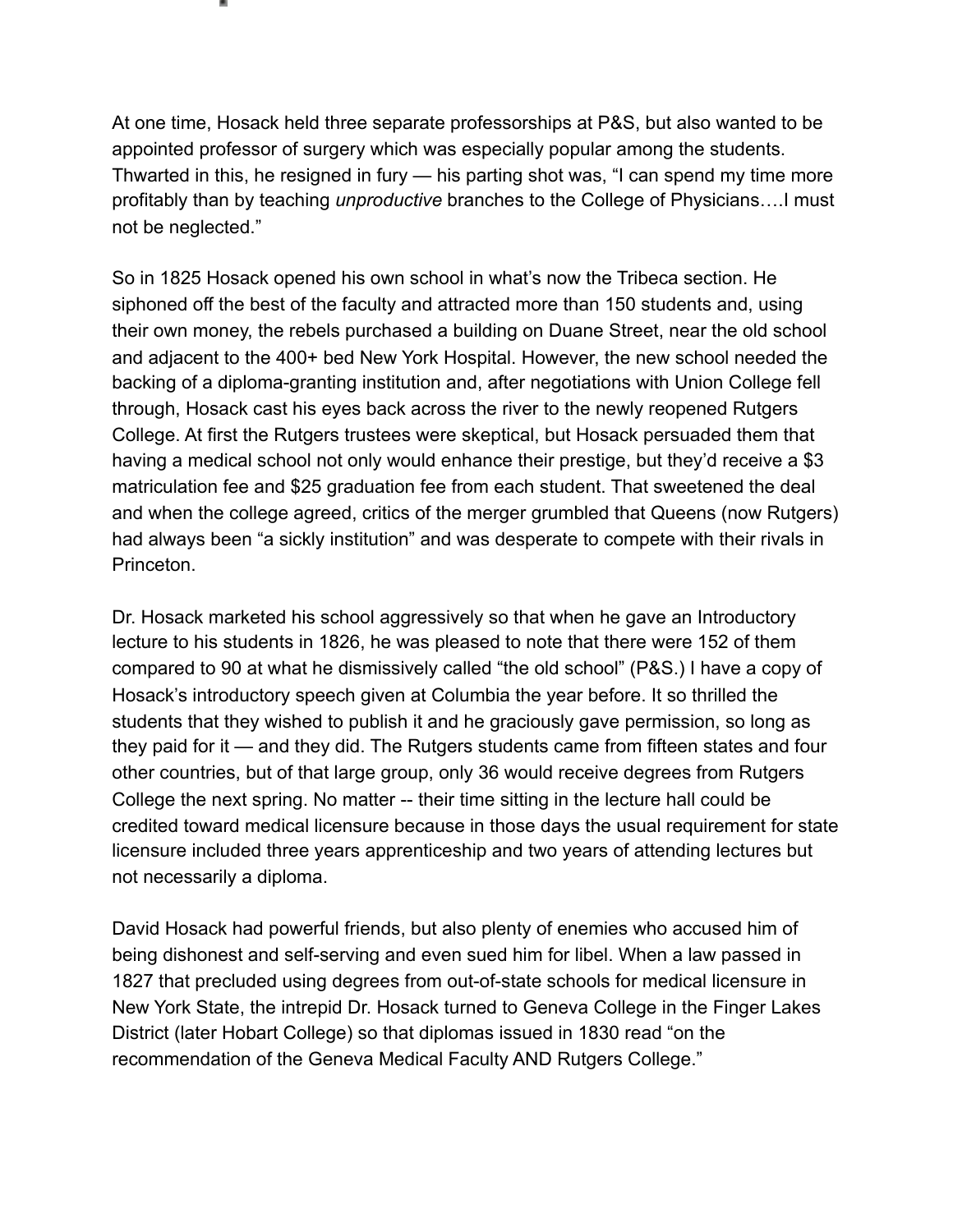However, this hybrid arrangement between Hosack's school and Rutgers College was short-lived and lectures were given for only four years from 1826 to 1830. Hosack carried his losing fight to the Supreme Court and legal battles continued for five more years until Hosack finally threw in the towel – and several months later, he died at his Hyde Park estate of a probable stroke at age 66. Enough said for now about the "stormy petrel."



Asa Fitch

Now, let's consider a second Rutgers medical student by the name of Asa Fitch. He was born in 1803 in the tiny village of Salem in upstate New York, near Glens Falls, and from age 12 until his death at age 70 (also in Salem), he recorded details of his life in daily journals, including his single term at Rutgers. Today they're all preserved in one of Yale University's libraries which provided copies for me to review.

Asa Fitch was a virtuous farm boy who had a strict upbringing and, as a teenager, he scolded himself, "I must not idle away my time….I must do better. I *mus*t do better." Although showed aptitude for botany and geology, his father (of the same name) and his grandfather both were doctors and wanted him to enter the family vocation. So after graduating from high school, he was apprenticed to a local doctor who'd purchased his father's practice and that winter he entered the Vermont Academy of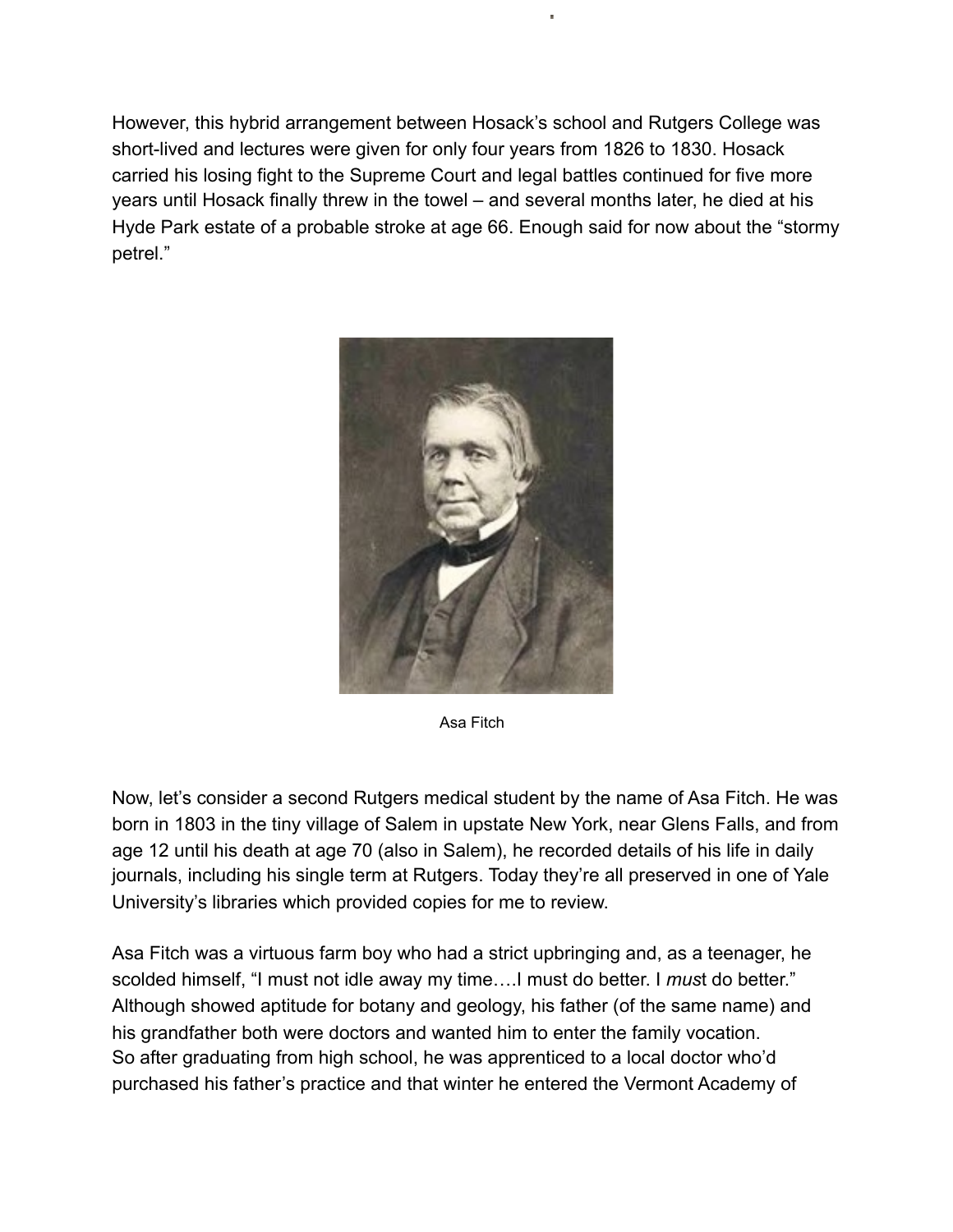Medicine in Castleton. After completing a term there, he chastised himself about his insufficient application to study. He wrote, "I regret I have not learned more. I have often been too inattentive, and have heard whole lectures, without remembering scarcely an idea which they contained. It is now… too late to repent, and I must make amends in my future application."

An opportunity for self-improvement came in November 1828 when Asa enrolled for a term of lectures and surgical demonstrations at Rutgers. It was the school's third year of operation and Asa wrote that at the opening ceremony, the faculty of six professors entered "to great applause and stamping feet from at least 200 present." President Hosack discussed political opposition to the school and sarcastically described how their enemies "were glad to bite, but fortunately had no teeth." Students crowded Dr. Hosack's lectures and copied down every one of his words in their notes. But the chief's prickly personality could be off-putting and, although he had a reputation as being a brilliant speaker, he usually read from notes and once when he droned on for nearly three hours, many in the audience snuck out before he wound down.

Asa Fitch spent little time writing about his classes in his journal. In fact, most of the entries described attractions and temptations of big city life — about how he walked wide-eyed along Broadway, the Bowery and Greenwich Village; how he ferried across the East River to visit the Brooklyn Navy Yard; how whenever a fire bell rang out he'd dash off after the engines to watch the show. Museums and theater provided entertainment and his strict religious background was tested as he visited various churches, seemingly more out of curiosity than from religious fervor.

i.

Undoubtedly, the highlight of Asa Fitch's social life in New York, were dancing classes for men that were given in a hall in the  $11<sup>th</sup>$  Ward, that was a section famous for its many rowdy beer saloons. At first Asa was shy and clumsy, but he diligently practiced the dance steps in his room at night after it was too dark to read or write. After twenty-three lessons, he became self-confident and comfortable in "gallanting" the young ladies at cotillions. He learned to bow and shake hands according to current etiquette and he wrote that he mastered the "art of conversation." He justified his passion for dancing by saying, "The profession I have chosen requires an ability to conduct myself in all grades of society with ease and propriety." Also, he was beguiled by young women — although with some reservations: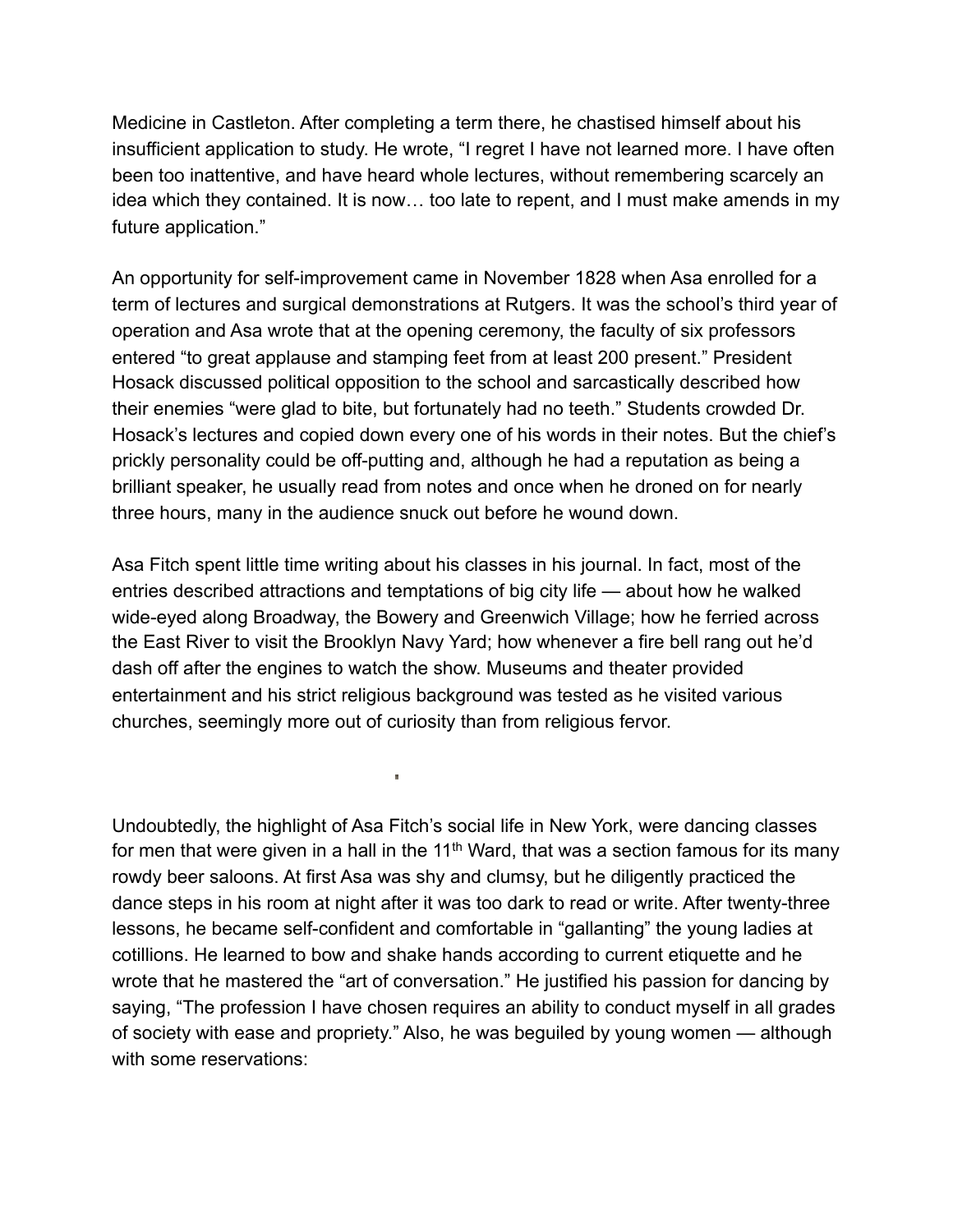*Previously, I'd delighted to look on beautiful features and to contemplate the fair sex with admiration [but] my natural diffidence and bashfulness forbade my forming any acquaintance except when circumstances made it unavoidable…* [but] New York is no place for [feminine] beauty. All the paraphernalia of art will *never supplant this defect. I have not since I arrived here, seen looks so fascinating to me, as those of the country fair ones, where the tyrant fashion has not so [held] sway.* 

On Christmas Eve Asa was homesick and longing for companionship he went partying with a few friends. They drank hot whiskey punch, gin cocktails and cognac slings and before long the giddy group was full of "life and animation...[and] felt a glow of thought." Their conversation was "frivolous and risable" and they drunkenly stumbled through their dance routines, sang off-tune and staggered home very late. Predictably, this was followed by morning-after sickness, self-recrimination and vows not to repeat the debauch — at least not for a few days.

On New Year's Day, Dr. Hosack, himself, invited the students to his elegant home in Kipp's Bay for warm punch and cake. A servant showed them around the grounds, but the great man seemed more interested in talking with the state's Lieutenant Governor about the prospects of the Legislature chartering the school. He boasted that Rutgers had the largest enrollment in New York and disparaged his rivals at Columbia as being mere "amateurs." Asa and his friends sneaked out as soon as possible and went off to celebrate in more congenial surroundings. Like other youth of the day, they enjoyed alcohol and smoking and experimented inhaling nitrous oxide and ether, or resorted to liberal doses of opium in order to "excite the ideas."

Asa Fitch's four months in Manhattan was the longest time he'd ever been away from home and by the end of February he was eager to return to Salem. Before leaving he purchased a medical bag, lancets, chemicals and books and as the end of the term approached, he was pleased that he'd made "rapid strides toward the age of manhood." On his last night in the city, he put on his finery and his "blackened and shining boots," and resolved that "this shall be the happiest, sweetest, liveliest evening I have yet known in New York. I will let out one notch." At the cotillion, while changing to his dancing pumps, Asa became reflective: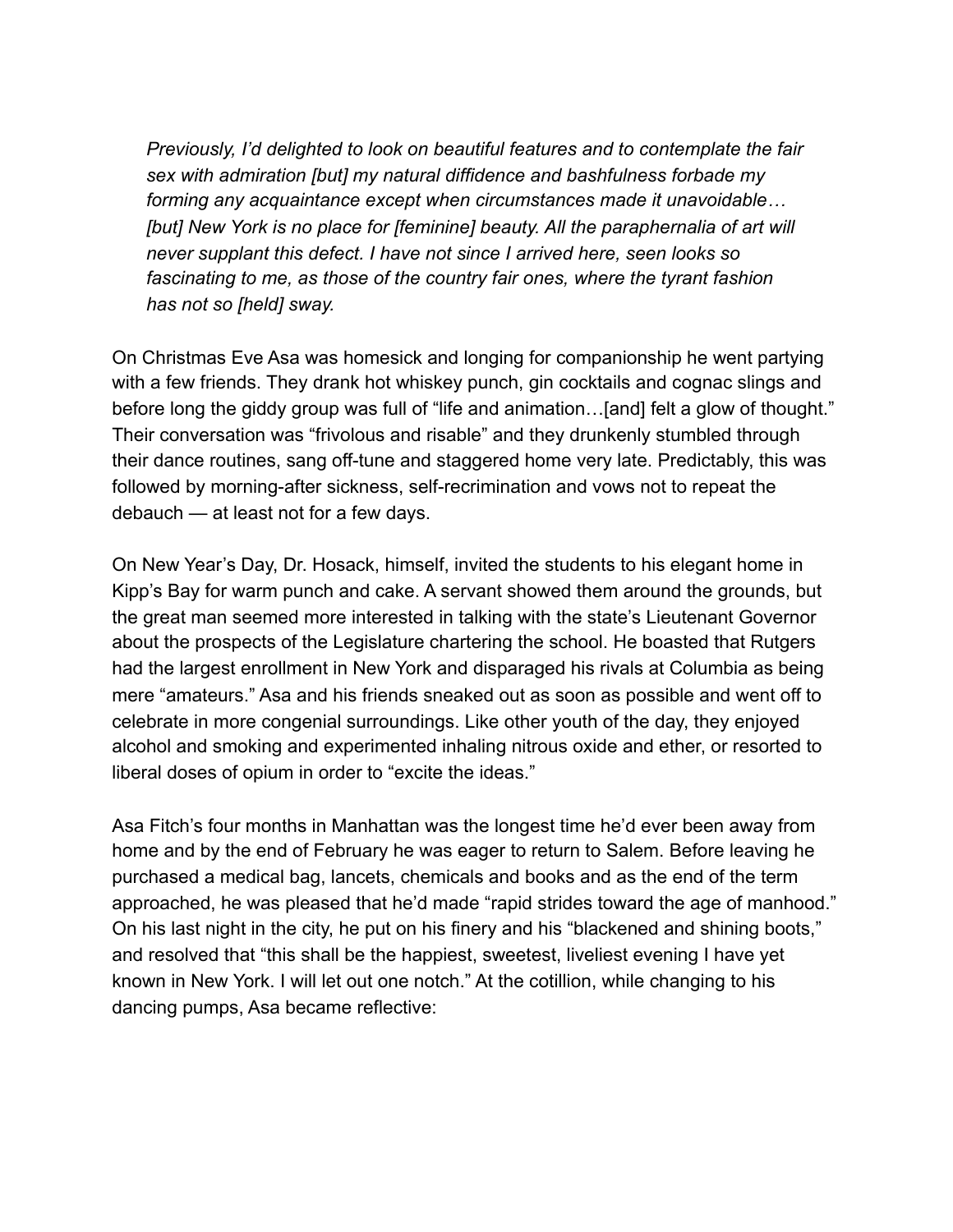*When shall I wear them again? I know not, but hope the folks in Salem do not think dancing the awful thing which they have for a few years past. Where is the harm in dancing? I have not yet found it out. I have not yet experienced the least ill consequence from it. Nor does my conscience tell me it's wrong or sinful."….I have now come to a room where many an evening for the last three months I have witnessed the manners and customs of city life, the gayety and frivolity – where many an hour has been passed "treading the steps of the giddy dance, on the light fantastic toe." Ah, they were happy hours – hours of enjoyment. And with this evening they terminate forever.* 

That night Asa Fitch led some of the quadrilles and proudly held his head "as straight and stiff as a dandy." He knew that when he returned to his sober rural community that both family and church leaders would reprimand him for frivolous behavior, especially his dancing, but he had no regrets and was undaunted. But he'd derived great pleasure from the manners and customs of city life and vowed never to return to "say-nothing-tonobody-ness"; never again to be an "ill-bred booby." He wrote in his journal…

*I am not prepared to renounce it [dancing]…my determination at the outset was to rid myself of the extreme diffidence, timidity, tongue-tiedness…This would never do for me when I was a doctor…I was resolved to cure myself of it….I can now go into company, yes, polite company, and feel myself at home…I have danced, I have played, I have kissed rosy cheeks, I have won maidens' smiles. Yet I do not think I have gone astray, or opened the wounds of my Saviour…or sinned against my God….And if dancing is to be condemned from the vicious habits to which it leads, I can aver that I have not gambled. I have not squandered away money. I have had no illicit connections. I have not even had any such inclinations. Never, no never.*

After his single term at Rutgers Medical College, Asa Fitch returned home and apprenticed again with a local doctor. In August 1828 he returned to the Vermont medical school as an advanced student and attended the same lectures that he had during his first term there. Of course, life in Vermont wasn't comparable to what he'd encountered in New York City. He dutifully attended church services, participated in the local debating society and sought opportunities to meet young ladies; the highlight of the year was the arrival of a traveling circus. But Asa was restless and eager to strike out on his own: "Oh, may it ever be my lot to be contented, to be happy, in whatever sphere I may be placed, nor pine away my life, with needless gloomy thoughts, when at best there is sorrow enough."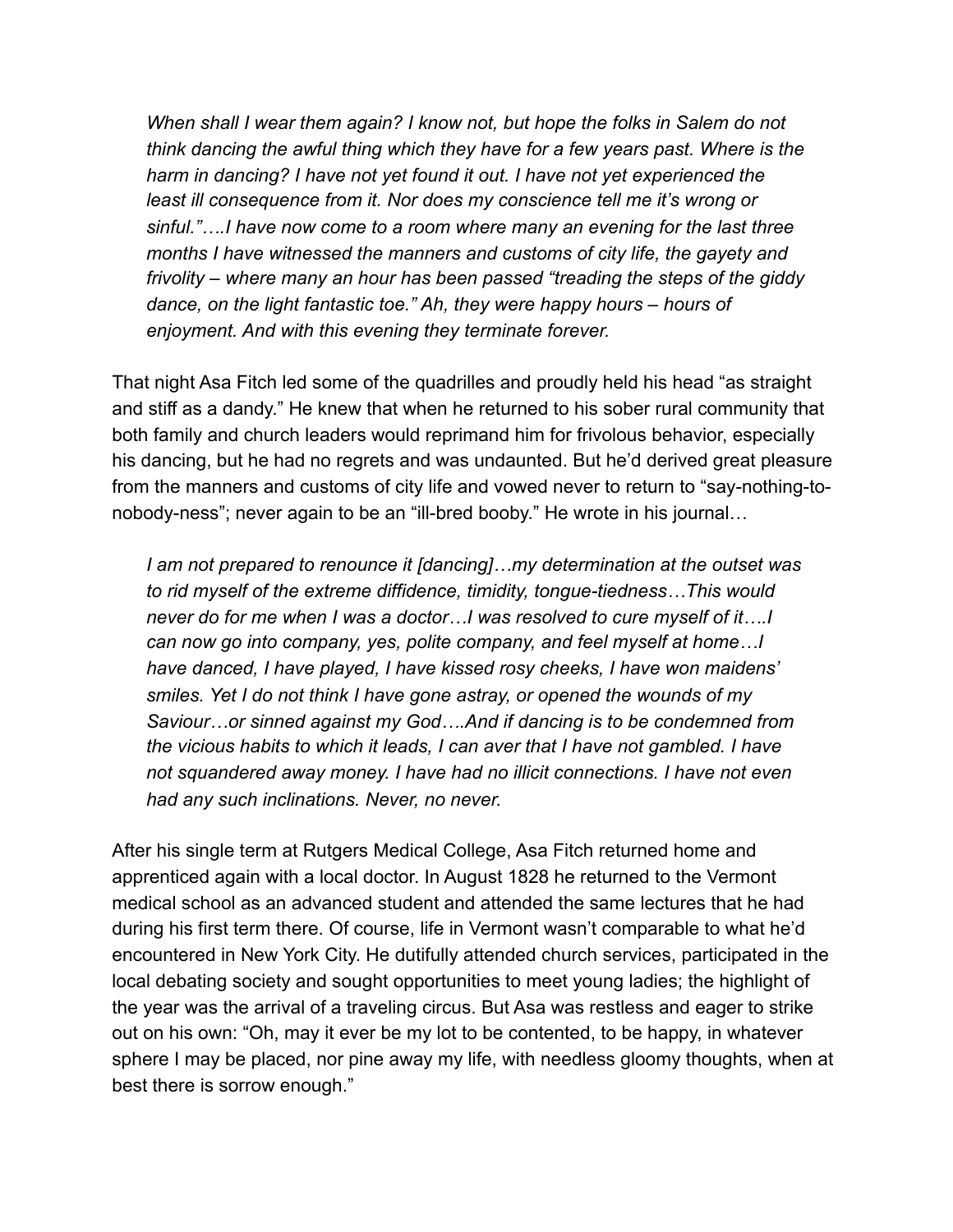When Asa Fitch married a local girl, he wrote in his journal that he was "attracted more by her mind than her beauty." He practiced in her hometown (Stillwater) for six years and his various experiences there left him with a "cordial distaste" for the life of a country doctor. He regarded himself as too honest to compete with the many quacks and charlatans in the profession and, unlike them, he was determined to give medicine only when needed and only in "necessary doses." In truth, Asa's passion always had been for something very different than medicine — he was fascinated by *insects*! Since early childhood he habitually crawled around on hands and knees collecting all manner of creeping things in his "bug net." The neighbors called him "The Bug Catcher."

In 1838 Asa gave up medical practice for good, returned to Salem to attend to his ailing father's business and remained on the family's 600 acre farm for the remainder of his life. Lots of insects there! In 1855 he was appointed as New York State's first professional entomologist and, in time, was recognized as America's leading authority. His fourteen voluminous reports, called "The Noxious and Other Insects of New York State," were recognized as classics in the field and he was acknowledged to be a prime mover in developing entomology as a profession in America. I don't know whether he continued to dance, but somehow that sounds incompatible with catching bugs!



John Rosencrantz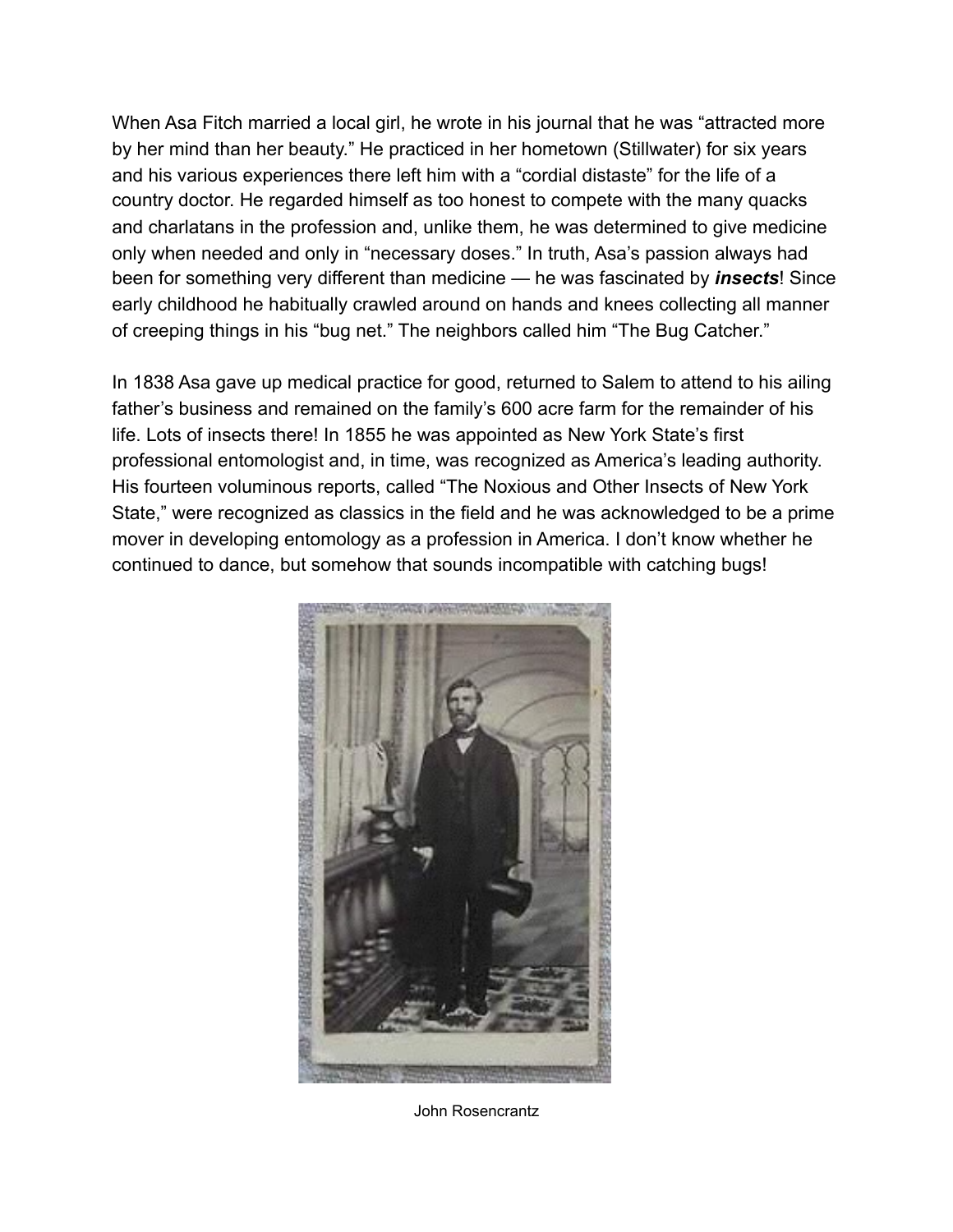

And what became of Elijah Rosencrantz's son John after his sojourn in lower Manhattan? Although Rutgers Medical School already had suspended classes after only four years, in June 1830 John was informed by the secretary of the college's Board of Trustees that he'd been granted an *honorary* medical degree. By then John he was apprenticing with his father and as Elijah's health began to fail, his 21 year old son took over more of the burden. John wrote to his brother, "I am a trudging country doctor with barely power enough to keep my head above water on the ocean of the world. I will ride horseback until we get a sulky." The life of a country doctor was tedious and exhausting and in 1832 this is what he wrote to a friend:

 *I am almost wearied out, driving constantly from 5 to 6 in the morning until 8,9,10 and 12 o'clock at night….The people around here are an infernal set with few exceptions. They don't care to pay bills, we must call for it [even] if it is five miles….If only I had time to collect and people had a disposition to pay…I am a man who is poor who is doing a business of 4 to 7 dollars a day and not able to collect enough to pay a tradesman's bill…*

 *I give you some insight into the horrors of the country practice for although I am the son of a country doctor and brought up in this country, yet I know no more of this life and the perplexities of one who practices here and lives by it, than a new born babe….It is a Monday morning and I have just come in and have not a cent…Hell and dander…I wish the profession was in oblivion.* 

In another letter, this to his brother, John complained that "unrelenting routine is one of the greatest antidotes to sentiment and the busy imagination of youth…There is no room for fancy in the reality of this world." Presumably, that meant no time for dancing. No wonder that soon after his father died in 1832, John Rosencrantz abandoned the medical practice altogether and moved to Philadelphia where he worked for the large Ripka textile mills and soon married the boss's wealthy daughter. That always was a tried and true method of moving up in the world. (David Hosack had three wives, each richer than the previous.)

 Perhaps you may wonder what happened to Dr. Hosack's Elgin Garden? He was unable to afford the uptake, so he sold it to New York State, but there was little interest in the project and, as It went to seed (pardon the pun), ownership repeatedly changed. As the price of real estate skyrocketed, it emerged, eventually, as Rockefeller Center. Today, an inconspicuous granite plaque along the walkway between the statue of Atlas on Fifth Avenue and the ice skating ring reads in part,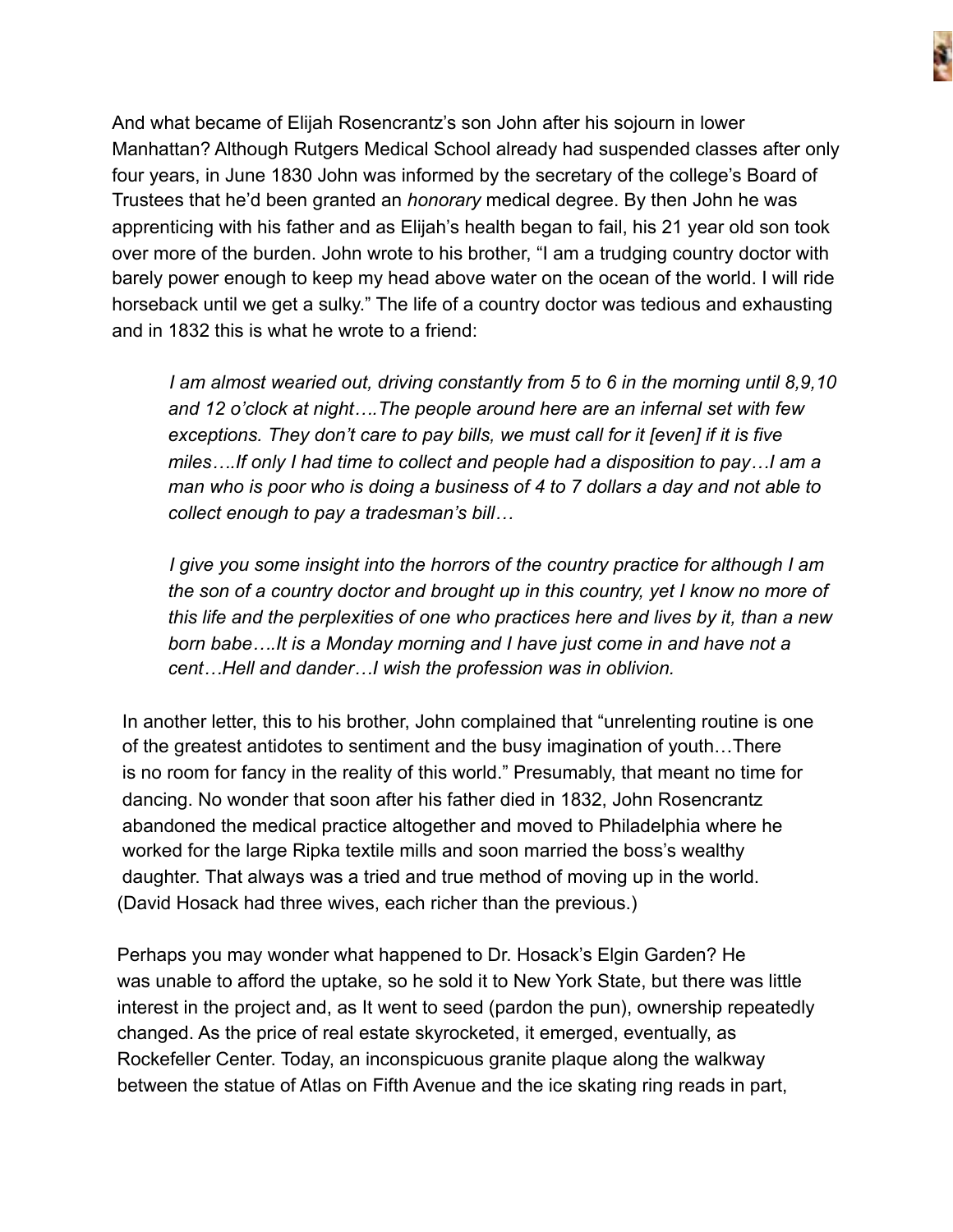*In memory of David Hosack, Botanist, physician, man of science and citizen of the world. On this site he developed the famous Elgin Botanic Garden for the advancement of medical research and the knowledge of plants.* 

More than a century later, Radio City Music Hall's Rockettes danced on what once had been Elgin Garden and I suspect that if Hosack's students, including John and Asa, were still around, they' d have enjoyed watching the ladies kicking up their heels and *"treading the steps of the giddy dance, on the light fantastic toe."* And perhaps, even putting on their own polished dancing shoes and joining in the fun.

**Appendix 1**: "The Old Doctor's Garden," from *Meanderings in New Jersey's Medical History.* 

——————————————————————————————————————

I mentioned earlier that in 2002 I had curated an exhibition at The Hermitage in HoHoKus about Bergen County's early medical history. On opening night I got to speak about some of the old docs who'd once worked near there and, unbeknownst to me, there was a reporter from a Ridgewood newspaper in the audience. Her review was printed the next day and focused on what I'd said about a local hero — Dr. William Vroom. In March 1888, fresh out of NYU medical school, he'd come from NYC by train to visit his father who'd recently been appointed as pastor of the Paramus Reformed Church. The next day it began to snow and blow, and it continued for three days; there was 21 inches on the ground with 40 to 50 inch drifts. It was the famous "Blizzard of '88" and the young doctor was stranded.

According to legend, Ridgewood's Dr. William Francis asked William Vroom to cover for a few days while he took a well earned rest. The old doc hadn't had a day off for nearly fifteen years and the young man agreed. After all, he couldn't go anywhere; he was marooned. It seems that Dr. Francis couldn't tolerate all the leisure and died shortly afterward. An obituary suggested that he may have worked himself to death. The details are a bit fuzzy, but it makes a good story. Details notwithstanding, William Vroom did take over the old doc's practice and then continued—for 76 years! Indeed, he continued to see patients into his mid 90s when he was hailed as the nation's oldest active physician. He died on August 1, 1966, four months after his 100th birthday party.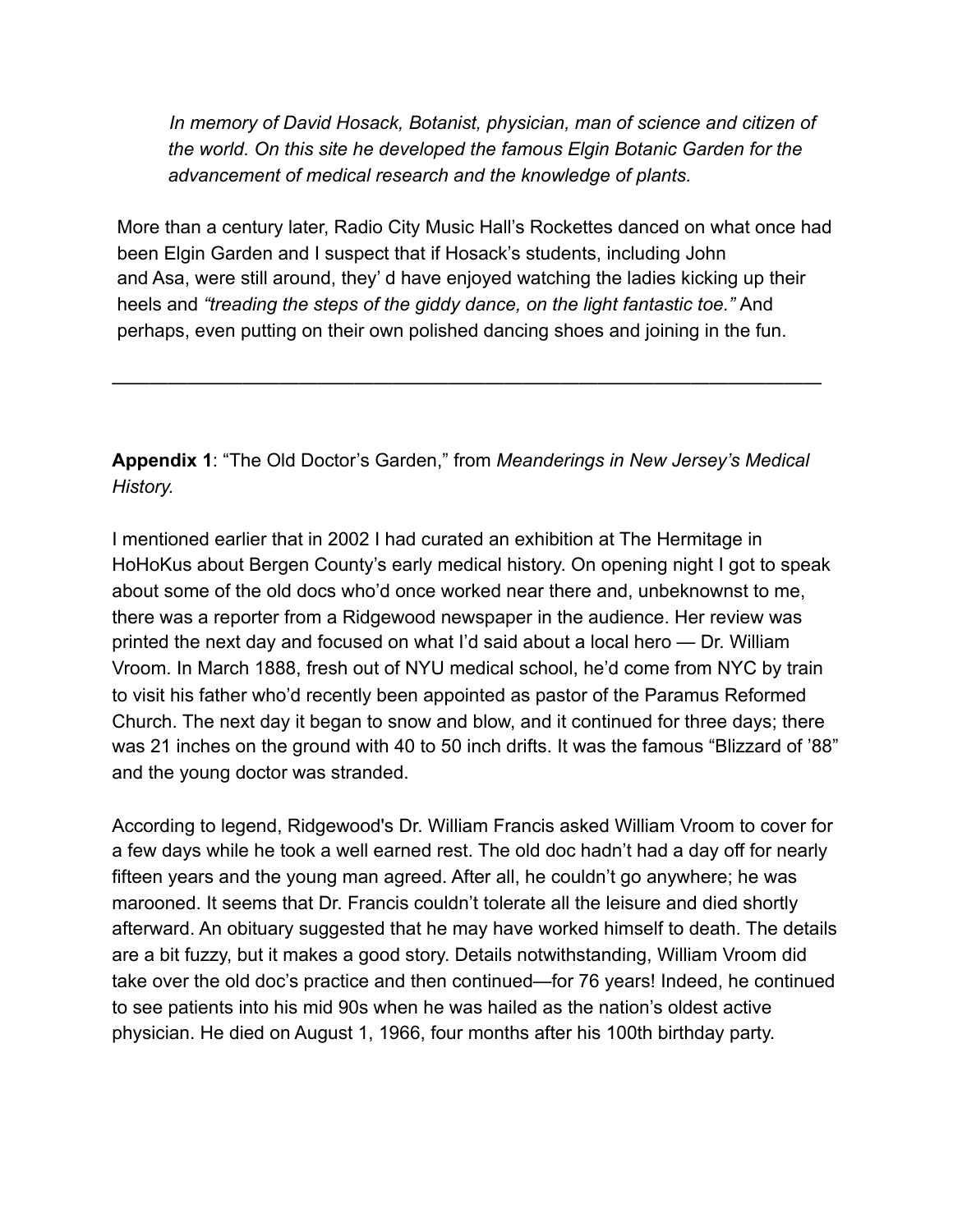Vroom had a remarkable career which I enjoyed describing to the audience. A day or two after the newspaper account of my talk appeared, I received a phone call from a woman who said that about 35 years earlier, she'd been cared for by Dr. Vroom — in fact, that she'd been his very last patient. Would I like to hear about it? And how! For the sake of anonymity, I'll call the woman Mary and she suffered from what today we probably would call a "panic disorder." It was so disabling that she rarely ventured out of her home and several times she'd been admitted to mental hospitals, but not only was her treatment there unsuccessful, it was insensitive and her desperate mother phoned the old doctor for advice. The doctor told them to come right over and when they did, they found Dr. Vroom to be up a tree—literally! Apparently, the old man was perched on a ladder pruning a tree in his garden. He climbed down and briefly listened to Mary's story and then he did something unexpected. He asked her to lend him a hand as he continued to work in his garden. He said that he needed help so, in effect, they reversed roles and now she'd be helping him.

That's what Mary told me, but later I was able to find Dr. Vroom's own account of that meeting. As his 100th birthday approached in 1966, he'd agreed to be interviewed by three much younger Ridgewood physicians and at the end, Vroom mentioned a young woman (Mary) who'd been his last patient: His memory differed slightly, but no matter. Here's what he said:

 *She'd suffered from "a nervous condition" but was not insane. She'd been treated without benefit first at Bergen Pines, then at Morris Plains (Greystone) and now was home "on vacation….So they sent her home and she came to see me and told me all about it. Well, I said, "Go out in my garden with me. Plant seeds and do my transplanting with me and do something. You've never done a stroke of work in your life before." Yes, she came down the next day. She had a*  pair of overalls on, all fixed for it. I put her to work that day. We worked in the *garden . . . . It did her some good. She acted better. Did it again the next day. I gave her work for three or four days. I telephoned Morris Plains, telephoned the doctor there, told him what I had done and how she was acting. He said, "Keep her right there and go ahead.* 

It seems that from their weekly work in the garden that a bond of trust had developed and Mary gradually gained self-confidence. Dr. Vroom found her a job working for a local veterinarian and eventually, she emerged as a poised health professional who in later years counseled others who had anxiety disorders. Mary and the old doctor became friends and when Vroom attended her wedding, he said, "I'm not going to leave